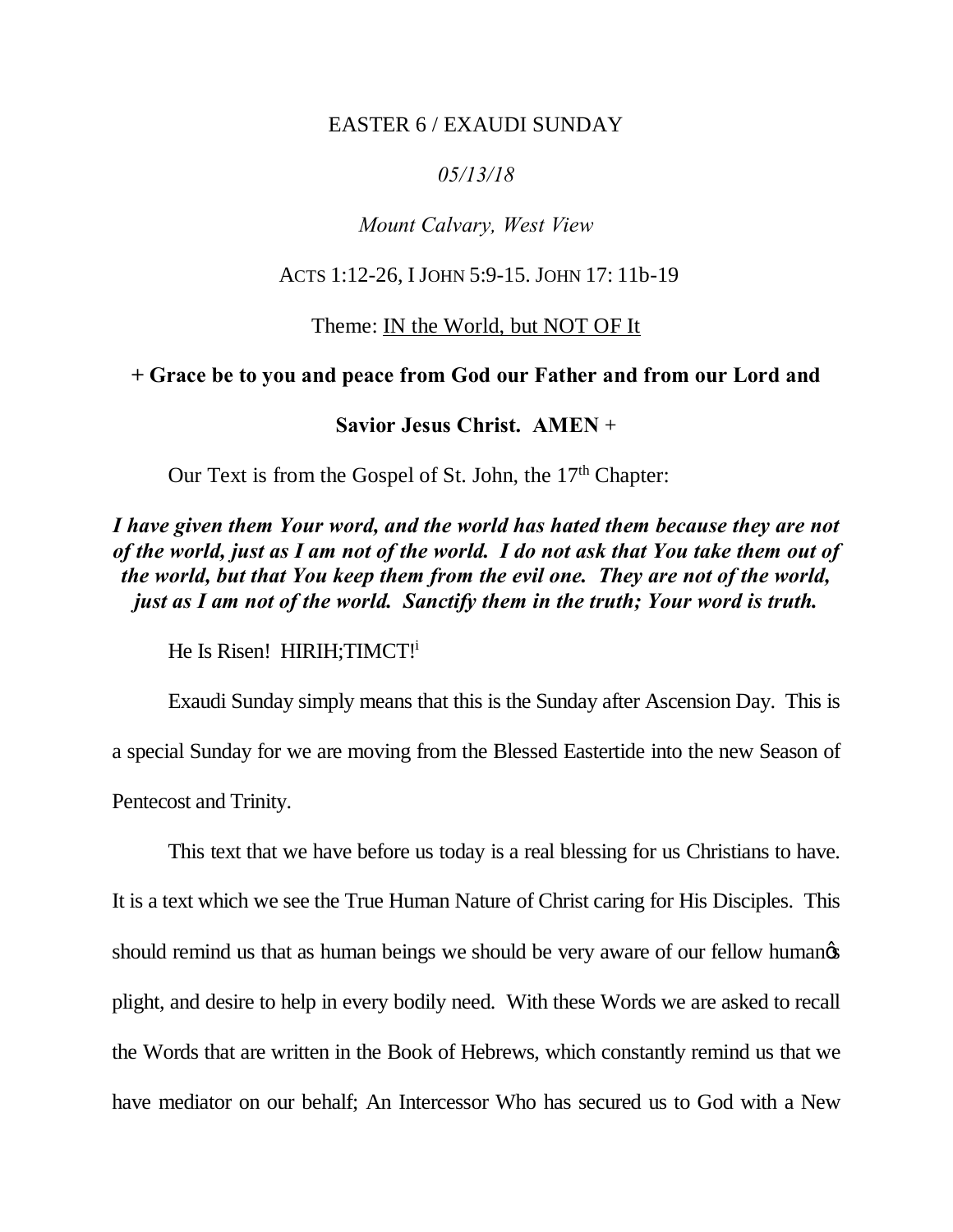Covenant 6 a Covenant of Blood, His Blood, which Speaks better things than that of Abel's blood; for Abeløs blood had cried out for vengeance against the one who spilled his blood. This Blood of the New covenant is The Redeemer's Blood, and His blood continuously cries out for mercy upon those who forced His blood to be shed. Totally different that our blood when spilt. Indeed, it is a great comfort we have to have a Mediator and Redeemer that removes from us our former sins and declares us righteous. This is the assurance that every Christian has in their Advocate, God Himself, Jesus Christ, Who, intercedes for us before the Righteous and Just Father - taking the wrath of the Father upon Himself, that you and I are spared from what we deserve.

This is the declaration of every confirmand: We Trust in God the Father Who has created us, God the Son Who has also Redeemed us from our sins, and God the Holy Spirit Who Sanctifies us in this one True faith in this Triune God. To understand Jesus as our Mediator, we tend to look straight to the cross for the evidence of all that I have just expressed to you about our Mediator before the Father - and rightly so, for there at the cross is the greatest and most visible expression of Christ's love for us, the proof of His mediation of taking The Father's wrath aimed for us upon Himself. Yet, in our text today, we see the Great Mediator again, interceding for us before God the Father; expressing the words that we sometimes forget to say.

I say,  $\tilde{\sigma}$  forget to say, $\ddot{\sigma}$  yet our sinful old man convinces us to keep from talking to God, either because of fear, or because of the worries and cares of this world make us not

-2-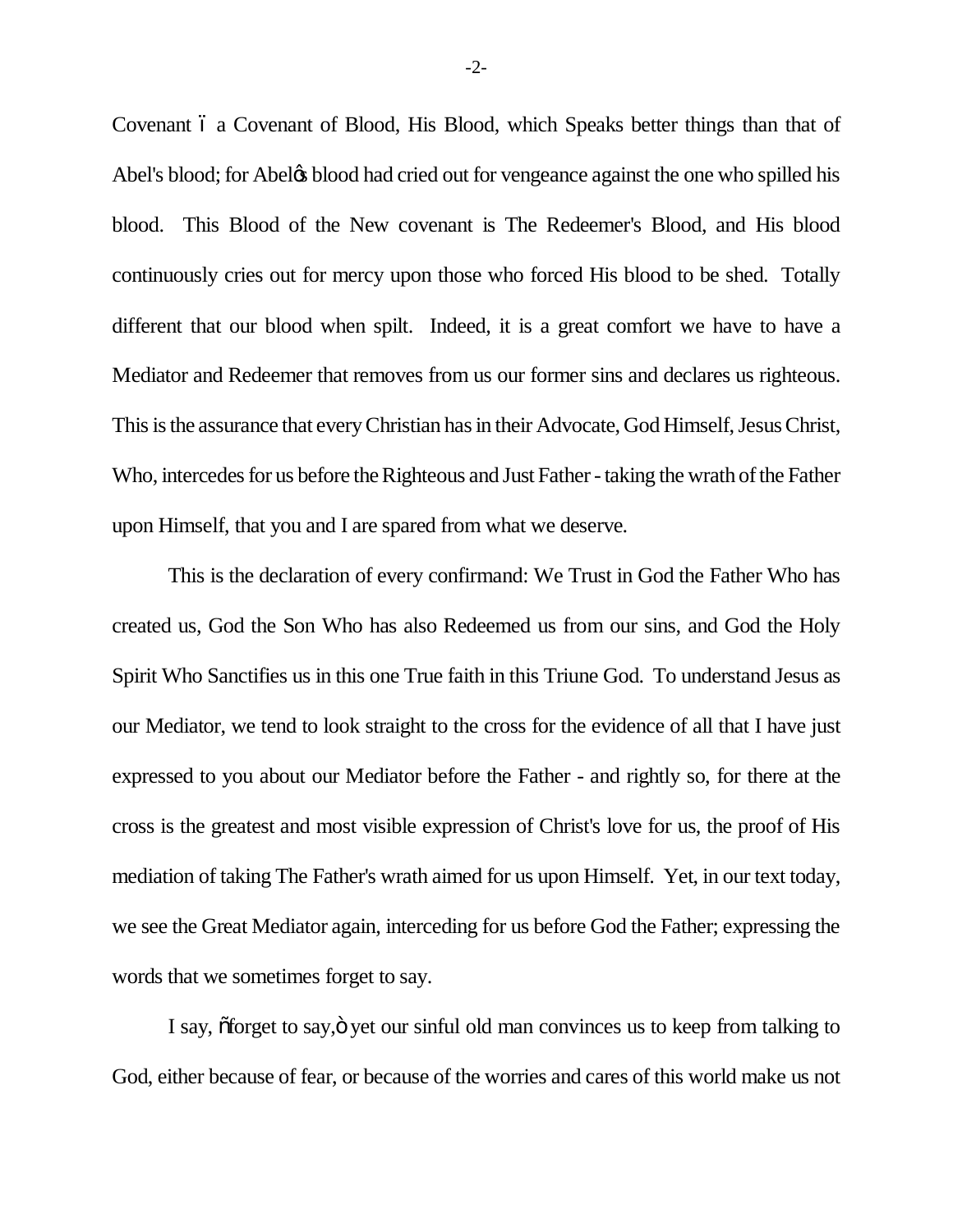remember we have an advocate to aid us in our times of want and need. Because of this struggle we have with the devil, the world, and our fleshly old man, Jesus prays to the Father in Heaven for our Protection. Would you say that this is something that you normally do, pray to God for constant and complete protection? I have heard of a person who makes it a point to pray each and every time he gets behind the wheel of his car, that the Lord would protect him as he drives along the road to his destination. This is a wonderful practice that we should encourage in each and every one of us that do not already do so; to continuously remind us of the protection that God does give especially when we ask in His Name. Yet, along with this, we should also give thanksgiving to God when we reach our destination safely. We should also pray that God would protect us as we do our work around heavy equipment, or even a hot pot of coffee (for those less strenuous jobs). We should even pray for protection as we work around the house. (Something like half of all accidents happen within 2 miles of the house, so maybe it is time to move!) Even while we play in our own back yard, we should pray for God's continual protection that we would not get hurt nor that we would hurt others. The term I believe we are driving at is  $\delta$ Pray Continuously. $\ddot{\sigma}$  That is a lot of prayers for protection, and many of us do pray for such protection, but I fear that for most of us, physical protection is all that we pray for.

Do we wake up in the morning and thank God for the protection from an evil death, and that throughout the day, we ask of our Father that He would protect us from every evil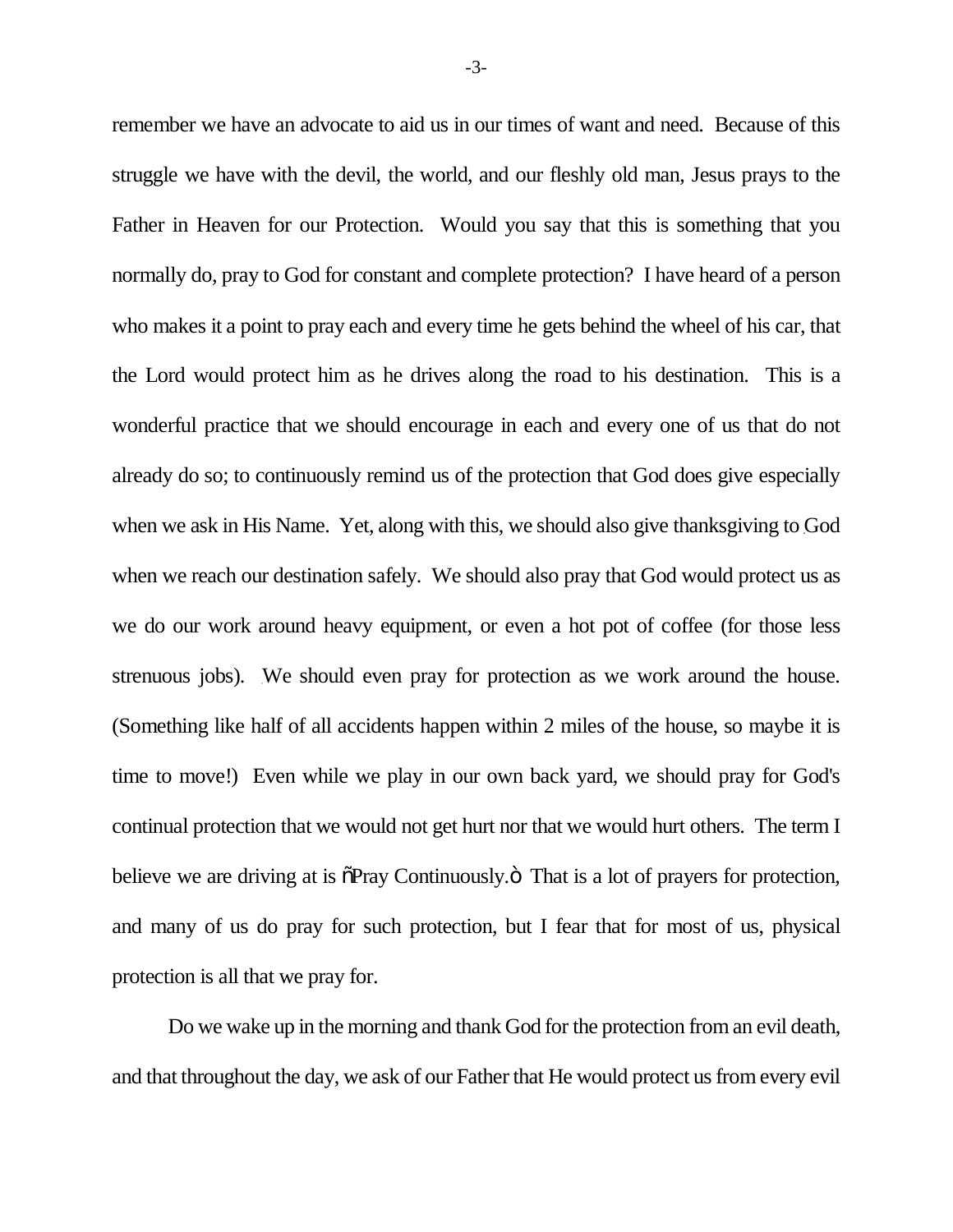that we may face - especially the evil of false and pernicious doctrine that the world, the devil, and even our very own flesh would use against our faith, so that we would then remove ourselves from Christ? This is why Jesus intercedes on behalf of the disciples: they will be assaulted by the arrows of the evil one; they will be beaten and thrown into prison by evil men; they will be called to make an account of their faith, and either recant or be killed, simply because they speak about the True God, and the Salvation found in the Name and Person of Jesus Christ our Lord. They are most certainly going to need protection.

However, they are not the only ones. Jesus also prays this prayer on *your* behalf as well. Even though you do not know what to pray for, Jesus does, and constantly prays on your behalf that you would be protected and kept safe by His Name. That you also would stand firm on His Word alone, because just as they persecuted Him and the disciples, so does the devil, the world, and your very own flesh persecute you. This power of protection provided by God the Father and the Spirit of Knowledge and Truth  $\acute{o}$  we pray that all the faithful will remain in the Name of Jesus Christ  $\acute{o}$  The Redeemer and Mediator and keep themselves from the false doctrines that Judas was assaulted with and believed, which his faith in the deception and misbelief alone doomed him to destruction.

After praying for our protection, Jesus continues His High Priestly Prayer for us, His disciples, by reminding us that we are still in the world, not to be removed from it until Christ comes again. We are in the world, but not OF it. The world goes about denying

-4-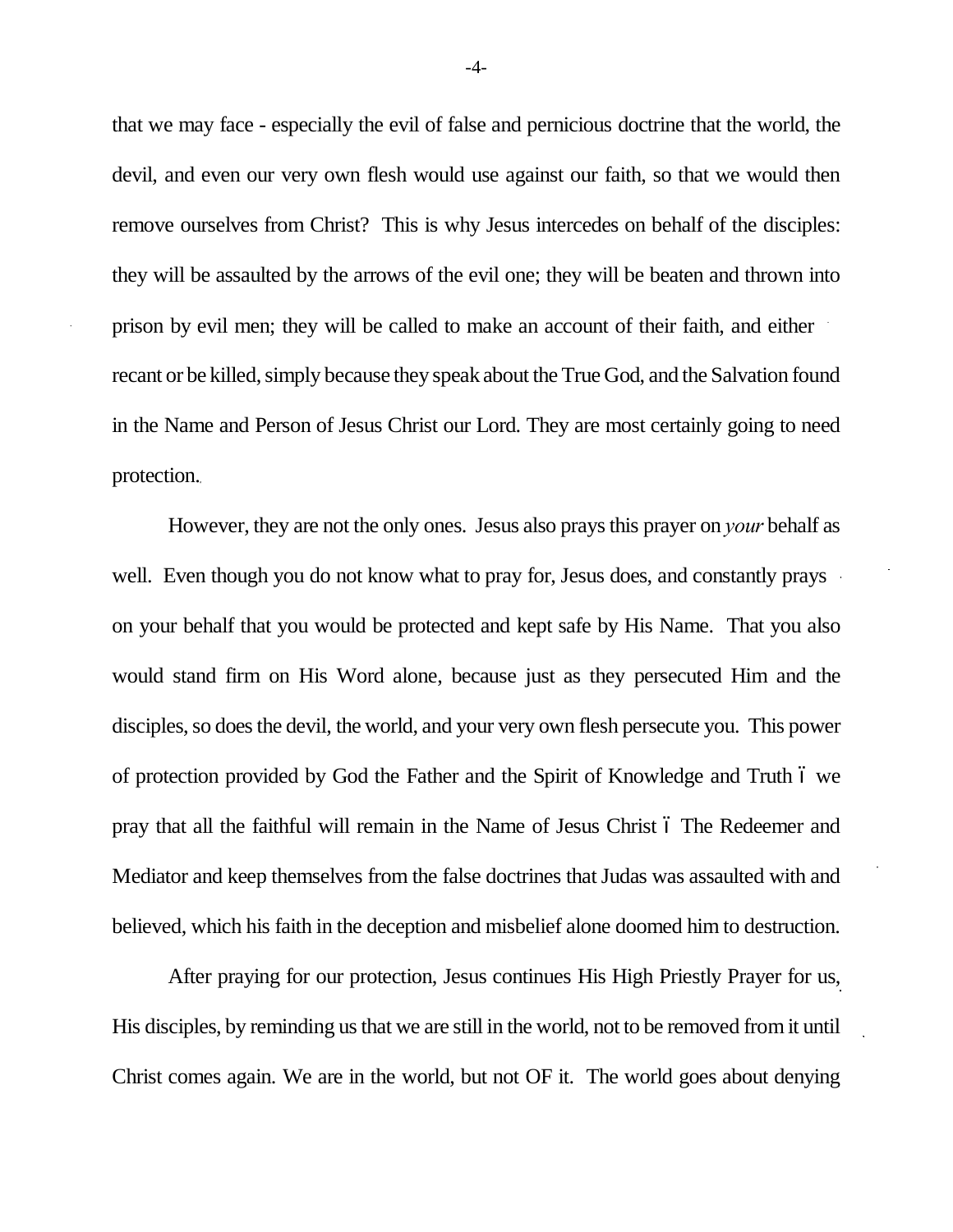and forgetting God. You, with the help of the Holy Ghost, the Comforter, your baptism and the proper reception of Body and blood, the great and wonderful Word and Sacrament Ministry, never forget God, and strive to make sure your fellow man does not forget Him either.

The work on this earth is hard. The devil and his legions will continue to assault the believers of Christ. We will be subject to ridicule for our faith, and our bodies will waste away 6 some faster than others. Yet, The Father has continued to leave us here to fulfill the opportunities that He has planned for us since the creation of the world. This also means that suicide is not an option. We are not ever called by the Triune God to take our life to leave this world in order to enter into heaven. This prayer of Christ is the message we need to proclaim to our young people, to help them realize that they also have an advocate before God Who does recognize how difficult this world can be and that He cares for all of us in every situation. He cares so much that He sent His Son into the World, to speak His Words to us, so that we can have true heavenly joy within ourselves, and not center our lives on how hard everything is.

When things get so unbearable that you just can't stand it anymore, the Words of Jesus are a constant source of hope and comfort, to help you, to MAKE you, continue to grin and bear it - to totally commit your ways to the Lord, to trust in Him, so He SHALL bring to pass in your life, the comfort and the peace of His presence. The waters of your baptism help you to commit your troubles to Christ because you have been washed clean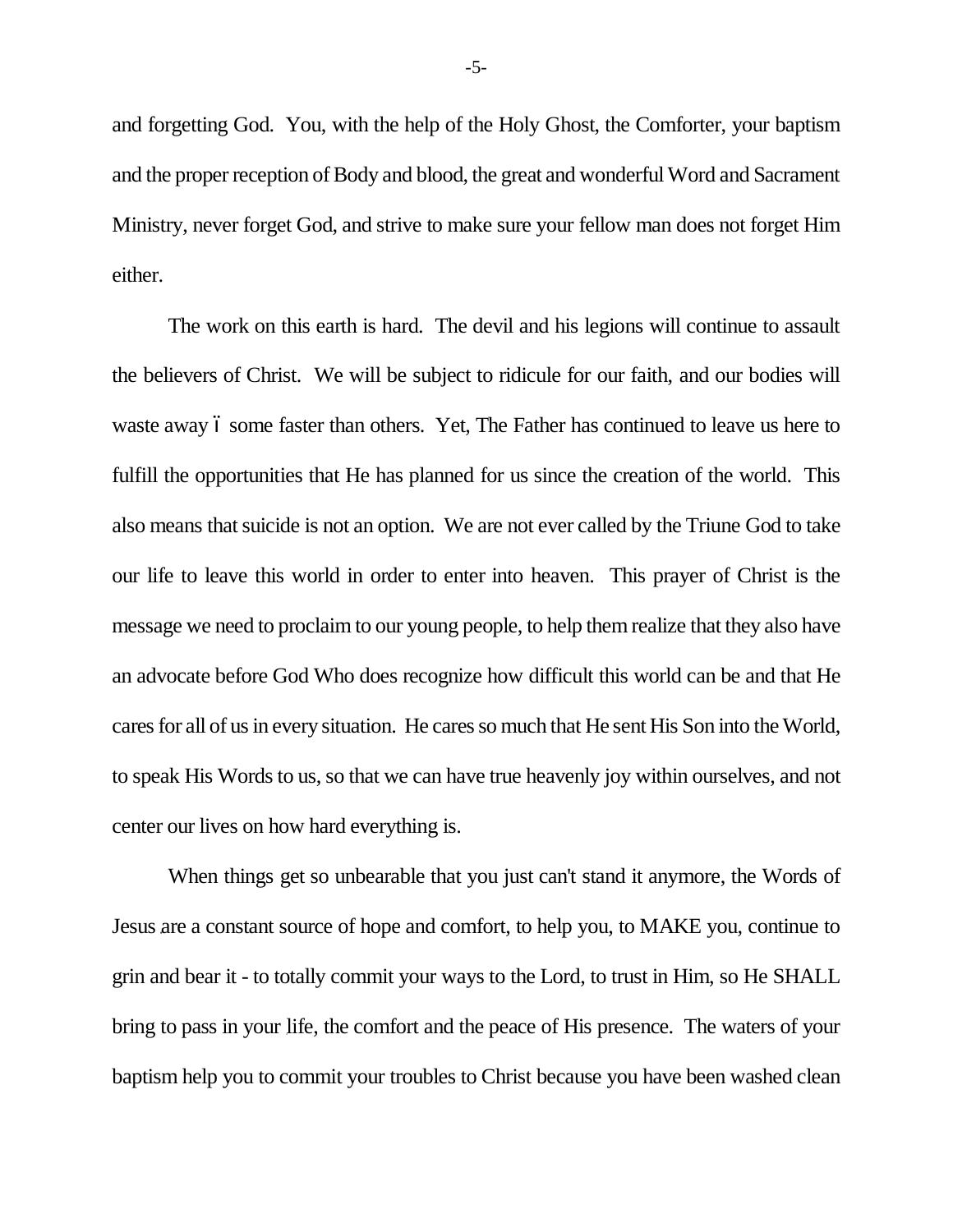from the former sins, and the Words at your proper baptism make you to understand everything that He has commanded you, and Lo He will be with you always, even to the end of the earth.

If this still has not calmed your troubled soul, there is offered from your great mediator, the very Body and Blood of your dear Savior in, with, and under the forms of bread and wine, for you as a Christian to eat and to drink, for the remission of ALL your sins. And finally, your soul can be comforted in this world by the great power of confession and absolution which we give to each other as Christ has given unto us, as we continuously pray in the Lord's Prayer. With Christ praying on your behalf for your protection and your Joy to increase in the Means of Grace that He has given to you, it is then that you realize that the Holy Spirit has indeed Sanctified your life and that the Resurrection of Your Lord Jesus Christ is your promise of Salvation.

He is Risen! HIRIH;TIMCT... The Mediator has spoken! Sins have been removed! May this message be continuously on our lips as we stand firm, boldly and confidently telling others about their mediator, in spite of all the arrows that the evil one may shoot at us, making diligent use of the means of grace that has been given to us, for we may still be in the world, but not of it. In our Ascended Savior's Name, we Pray. **AMEN**.

# + AND NOW MAY THE PEACE OF GOD WHICH SURPASSES ALL UNDERSTANDING KEEP YOUR HEARTS AND MINDS IN UNION WITH CHRIST JESUS OUR LORD. AMEN+ Offering / Prayers

-6-